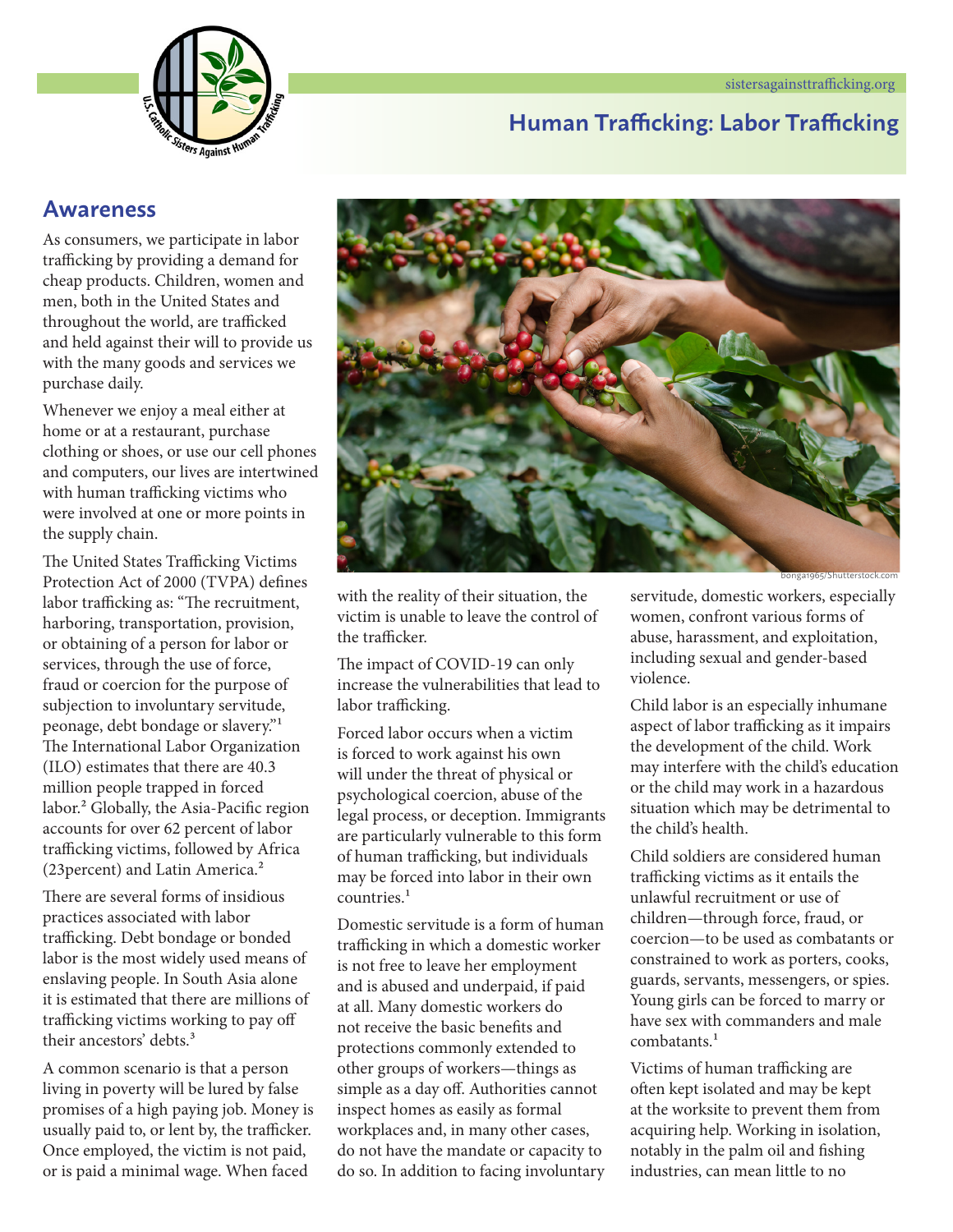governmental oversight, access to fewer protective services and law enforcement personnel as well as increasing the worker's vulnerability to the confiscation of passports or other identity documents. Victims may work in any occupation but are most often involved in agriculture, construction, food service, health and beauty services, domestic or factory work.

The NGO VERITÉ released a recent report analyzing human trafficking in the federal government and corporate supply chains. The organization traced supply chains for 43 commodities worldwide.<sup>3</sup>

Traffickers seek out people who are living in poverty and lure them into the system with the promise of high salaries and/or educational opportunities. Other vulnerable populations are new immigrants, especially those who are undocumented or who are unfamiliar with the language. People who are displaced because of conflict, civil wars, or natural disasters, anyone desperate to support themselves or their families, are targets of traffickers.

The Polaris Project has reported that between 2015 and 2019, their Trafficking Hotline registered more than 3,600 survivors of human trafficking who were legally working in the U.S. Approximately 87% of these individuals held H-2A and H-2B visas.<sup>4</sup>

The United States Department of Labor has identified labor trafficking in the supply chains for over 148 goods from 76 countries, as of September 2018.<sup>5</sup>

# **Why is this happening?**

Labor trafficking is fueled by the desire for cheap labor, cheap consumer goods, and enormous profit. The demand for cheap goods and long and complex supply chains that cross national borders and that rely on multiple subcontractors encourages unscrupulous employers to ignore fair labor laws and practices.<sup>3</sup> A need for low wage employees may result in a dependence on labor recruiters which creates layers of separation between the employer and the worker. This disconnect means that employers are often unaware of exploitive hiring practices within their operations. Labor trafficking generates an estimated \$150 billion a year in profits for employers and traffickers. The ILO estimates that forced labor in the private economy generates \$150 Billion in illicit profits each year.<sup>2</sup>

# **Actions & Resources**

- **• Verité** has published an in-depth examination of more than 40 of the world's most important primary commodities, reports of forced labor and the incidence of child labor. Many, if not most, of these commodities can be found in products used by consumers every day. The report is available on Verité's website. [https://www.verite.org/commodity](https://www.verite.org/commodity-atlas/ )[atlas/](https://www.verite.org/commodity-atlas/ )
- **• Microsoft** has designed an online training module for businesses, "Human Trafficking and Business." The course includes actions businesses can take to combat human trafficking. [http://youth-underground.com/](http://youth-underground.com/wp-content/uploads/2014/11/E-Tool.pdf) [wp-content/uploads/2014/11/E-Tool.pdf](http://youth-underground.com/wp-content/uploads/2014/11/E-Tool.pdf)
- **• The United Nations Global Initiative to Fight Human Trafficking (UN.GIFT)** was conceived to promote the global fight on human trafficking, on the basis of international agreements reached at the UN. [www.ungift.org/](http://www.ungift.org/ )
- **• The Responsible Sourcing Tool** may be employed by companies to monitor social and environmental performance in their global supply chains. The tool is a collaboration of four institutions committed to fighting human trafficking: the State Department Office to Monitor and Combat Trafficking in Persons, Verité, Made in a Free World, and the Aspen Institute. [https://www.responsiblesourcingtool.org/](https://www.responsiblesourcingtool.org/ )

Other resources include: the Business and Human Rights Resource Centre, the UN Global Compact and Know the Chain.

- **• The Fair Food Program** has partnered with the Coalition of Immokalee Workers to help uncover and investigate several modern slavery cases involving farm operations across the southeastern United States. Owing to its outstanding efforts, CIW has effectively eradicated human trafficking in the farms participating in the Fair Food Program. [www.](http://www.fairfoodprogram.org ) [fairfoodprogram.org](http://www.fairfoodprogram.org )
- **• The Interfaith Center for Corporate Responsibility (ICCR)** has announced a new initiative, the Investor Alliance for Human Rights (IAHR), established to provide a collective action platform to facilitate investor advocacy on a full spectrum of human rights and labor rights issues. This new Alliance, the first of its kind, builds on longstanding ICCR member advocacy to amplify the global investor voice on critical human rights challenges and to promote corporate accountability on human rights. [https://](https://www.iccr.org/program-areas/human-rights/investor-alliance-human-rights ) [www.iccr.org/program-areas/human-rights/investor](https://www.iccr.org/program-areas/human-rights/investor-alliance-human-rights )[alliance-human-rights](https://www.iccr.org/program-areas/human-rights/investor-alliance-human-rights )
- **• Green America's Guide to Ending Sweatshop Labor**  <https://www.greenamerica.org/>,
- **• The Better World Shopping Guide** [https://](https://betterworldshopper.org/) [betterworldshopper.org/](https://betterworldshopper.org/)